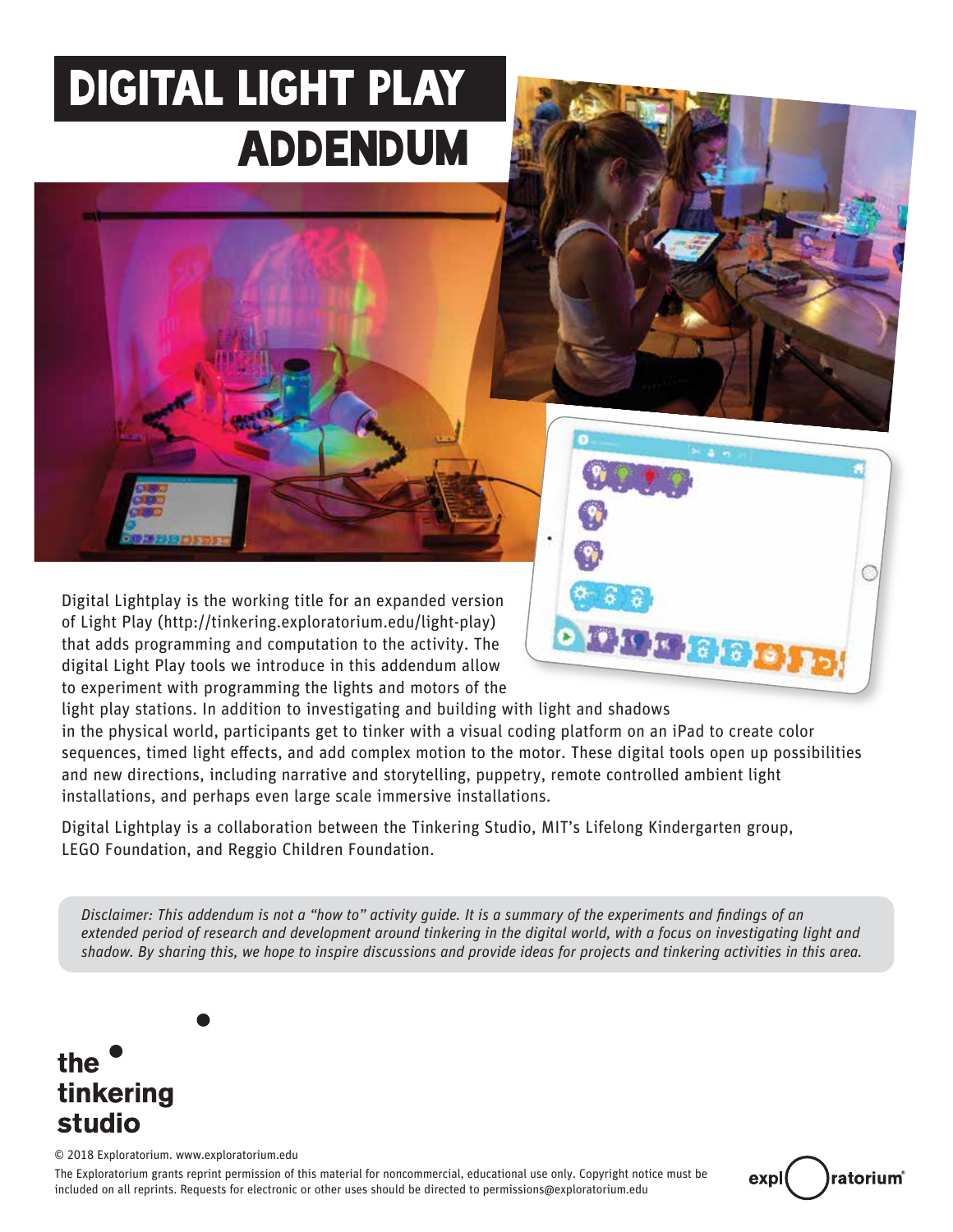# MATERIALS, TOOLS, AND HARDWARE

Digital light play is based on our original Light Play activity. We started with the original material set suggested in our Light Play guide and expanded it to include a set of digital tools that offer possibilities for programming, as it was important to us that these tools not distract from the direct investigation of light and shadows as phenomena that is at the heart of Light Play.



#### **Rainbow LED light source**

We modified the white LED light source that we use in Light Play (https://www.instructables.com/id/Light-Play-Set/) and turned it into a "rainbow" light that can be programmed to create any color of light. The neck and base of this light are identical to the original light, but we replaced the white LED star with an RGB LED; this is connected to the board with a 6 position ribbon cable and matching plug.

#### **Micro controller board**

We developed a custom arduino-based microcontroller board to control and power one motor and three rainbow light sources. This prototype version was mounted on a wooden block with large writing to make it easy to identify the ports for lights 1, 2, 3, and the motor. A clear acrylic plastic top protects the board while not obstructing the view of the arduino board.





#### **IPad (with Light Play app)**

The Lifelong Kindergarten group created a custom iPad app (based on the Scratch Junior programming platform for young children) that allows the control of lights and motor via a wireless bluetooth connection.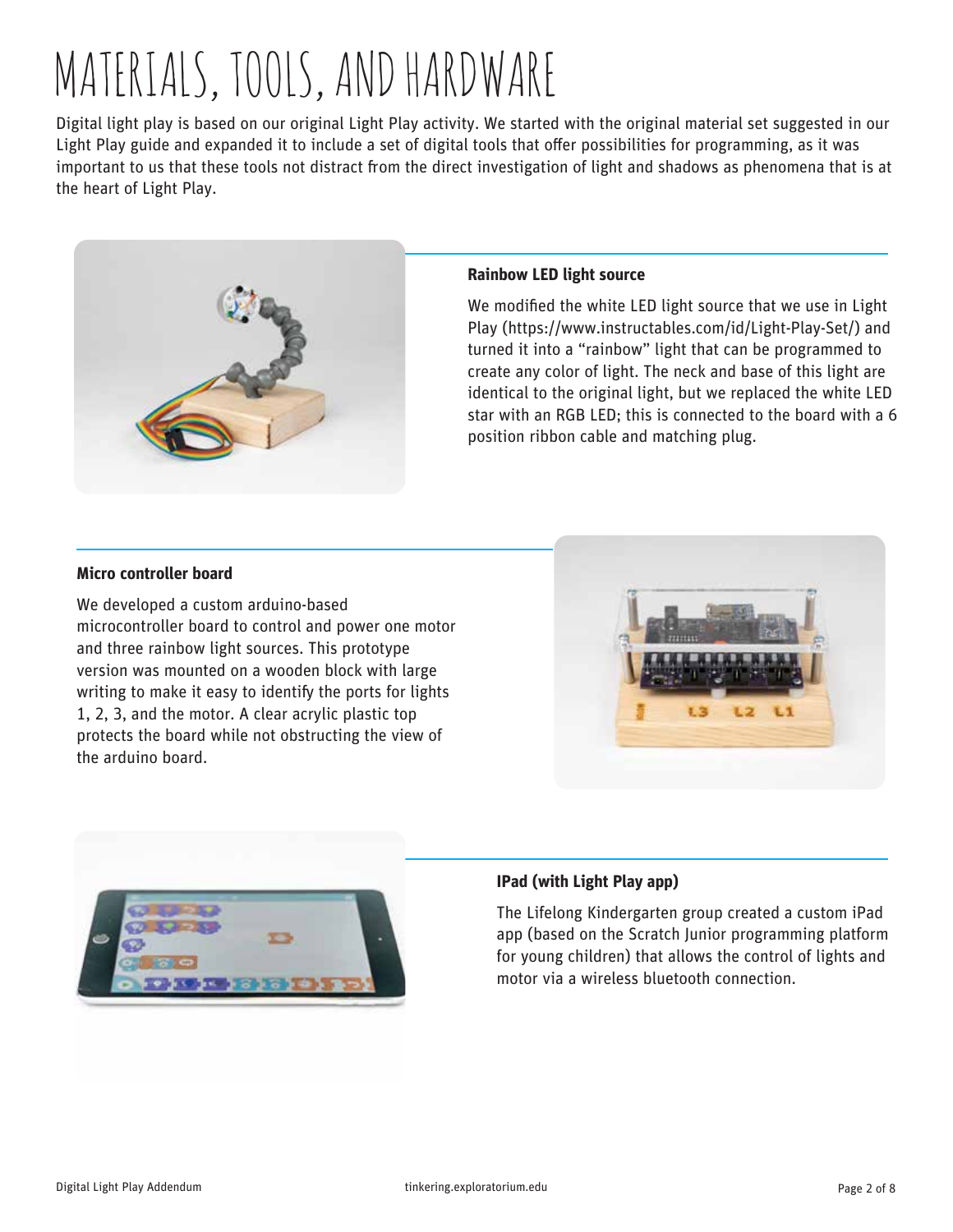# THE APP



The digital light play app is designed to invite experiments with code and a playful approach to programming. Light play emphasizes the importance of messing about with the effects of light and shadow in an open ended way. The app can provide a non-disruptive way to expand the possibilities of these free-form explorations, as well as engage in a more focused investigation with precise timing of lights and motors once learners are ready for it.

Using a tablet that isn't tethered to the physical components in the light play vignette allows learners to interact more naturally with materials on the table by switching back and forth between the physical and digital world. Its small footprint allows it to not dominate the environment and virtually disappear when in use.

We also found that the app supports a flexible collaboration between learners: it's easy for partners to pass the iPad back and forth, and they can also both actively drive the computational exploration through the touch screen.

The light play app is a custom version of a visual blockbased programming environment called Scratch Junior (https://www.scratchjr.org/about/info). Scratch junior is designed to be developmentally appropriate for younger children, and its features match young children's cognitive, personal, social, and emotional development. This concept also drove design decisions around the light play app. For example, code blocks use icons instead of words and the function of the blocks is discoverable without instructions.

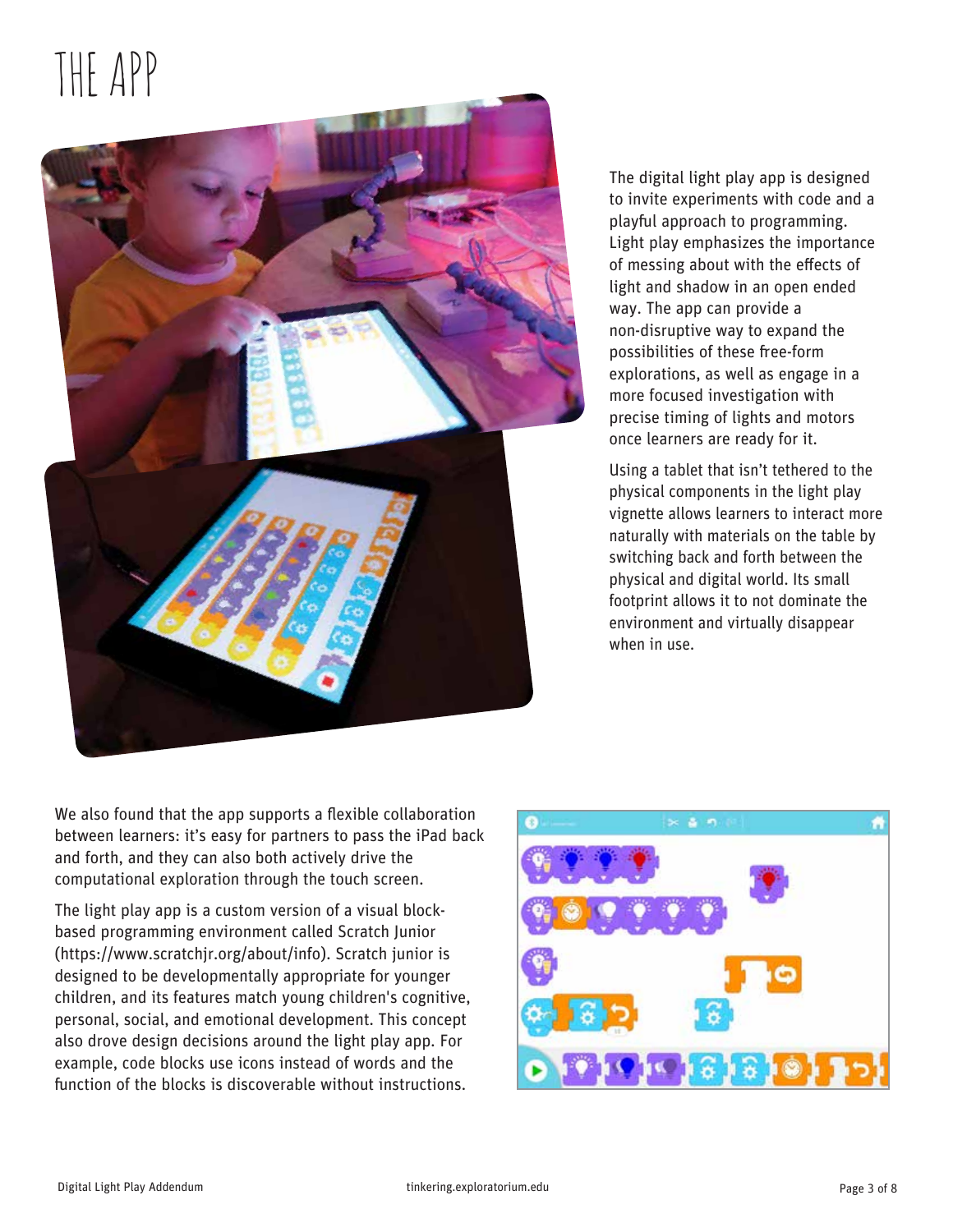Most of the blocks correspond with the physical objects the three lights and the motor—and each block acts like a "push button" that turns the object on for one second. Code blocks snap together like puzzle pieces making it easy to create sequences, such as turning a light from green, to red, to green again, or turning the motor one way for 3 seconds and then the other for way for 2.



*Turning one light green, red and green again while rotating the motor clockwise and then counter-clockwise*

Evolution of the app

One of the big ideas that we took away from designing programmable materials to tinker with was that the relation between the physical objects and how they are represented in code made a big impact on how learners engage. We designed an early version of the app to be a robust programming experience; we created a set of blocks with a solid internal logic, which made sense to those of us who were already familiar with Scratch programming. However, during our R&D tests with visitors at the Tinkering Studio, we realized that the code blocks didn't always match the state of the physical objects. This was a potential source of confusion, and we often saw learners create long sequences of code containing redundant commands that did not result in a change in the physical world.

Thanks to an extended period of R&D and real-world testing, we determined that making sense of the programming interface without too much explanation up front was crucial to a fluid interaction between Light Play in the physical and digital world. We quickly saw that getting feedback from the physical objects learners control with the app was crucial to help them figure out how the software works.

Eventually, we arrived at a version of the app that supports exploration of the code blocks along with the physical

As learners complexify their light play sequences, the app allows for more advanced programming constructs—such as repeats and loops—to be integrated in the sequence.



*Complex code incorporating loops - lights and motor are programmed to repeat a 3 sec sequence 50 times.* 

objects (rainbow lights and motor) and also makes the more advanced programming constructs more relevant. Each block acts as a temporary "switch" that turns the corresponding function on for one second, after which it turns itself off. To keep a light on for an extended period of time, for example, learners have to put several blocks in a row; this makes it easy to time lights and motor, but it quickly becomes tedious for medium and long sequences. At this point, it is natural to introduce the concepts of repeats and loops, which become easier to understand and apply because they have real utility within the programming environment: they solve a real problem.



*Sequencing two lights to turn green for 3 secs, and then red*  for 1 sec. Old version with on/off switches vs new version with *one second blocks*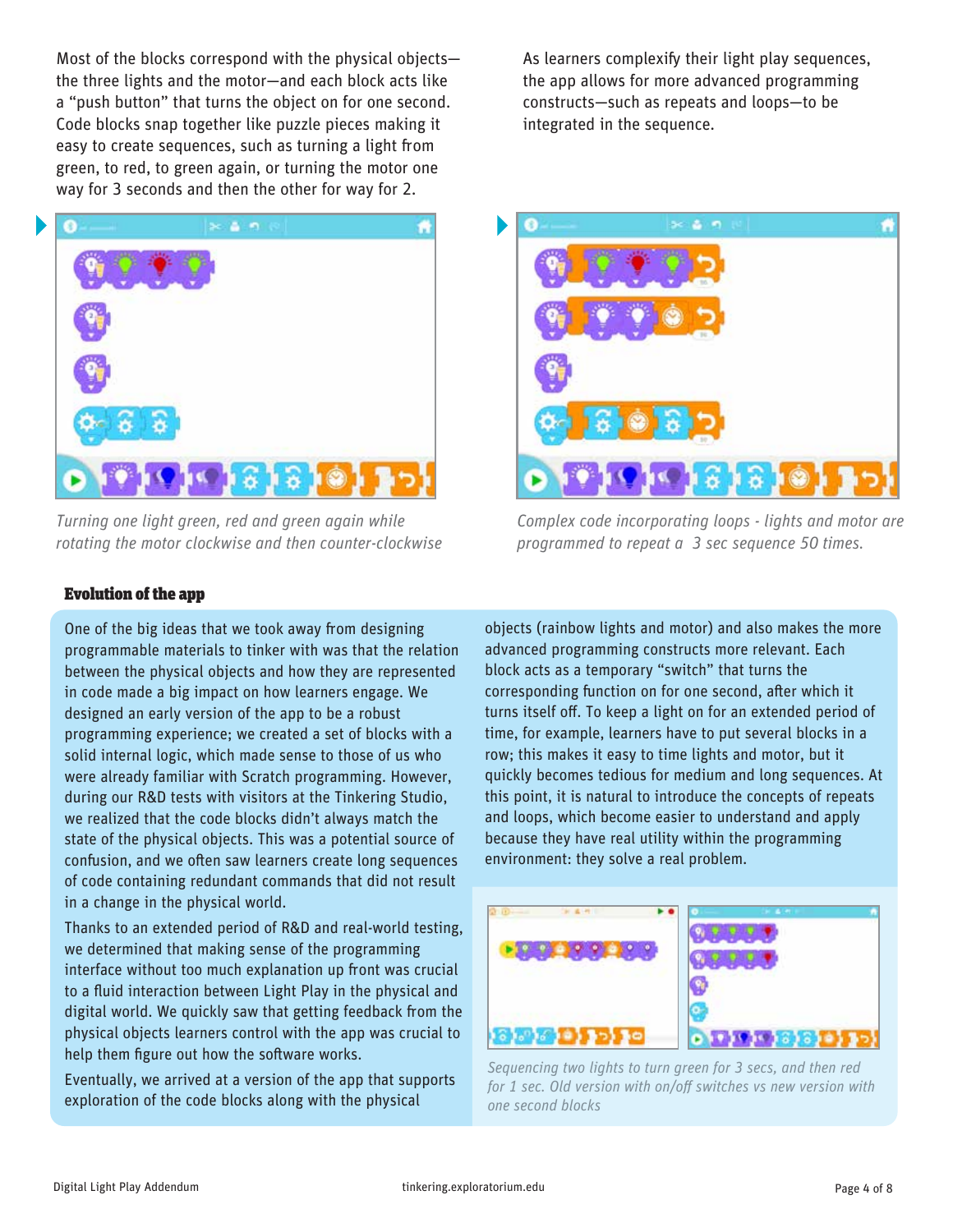### $\setminus\}$



*are connected*



*An example showing how the components Digital Light Play shown in use in the Tinkering Studio* 

### FACILITATION

Just like with the original Light Play activity, we invite learners to spend some time experimenting with light and shadow and in the process explore materials and tools, including the light play boards and the iPad app. As learners deepen their tinkering, initial open explorations turn into focused investigations using light and shadow, driven by the learners' ideas. The facilitation techniques and strategies described in our Light Play guide all come into play. In addition, there are specific techniques we find helpful for Digital Light Play.

#### Spark the Investigation



During the early stages of the exploration, when learners are experimenting with the light and shadow materials, we introduce the function of the iPad, lights and motor.



*Blocks on the screen help discover how to turn on the motor and that lights can change color.*

To support learners exploring the Light Play app by themselves,

we place a few blocks on the screen that turn a light a specific color or change the motor direction. We might point out that blocks stick together and can be combined into sequences. We make sure to encourage experiment with the software as well as materials as a way to discover all the possibilities. At this stage, our goal is to introduce a "microworld," or set of blocks that learners can start with and that can be expanded as needed.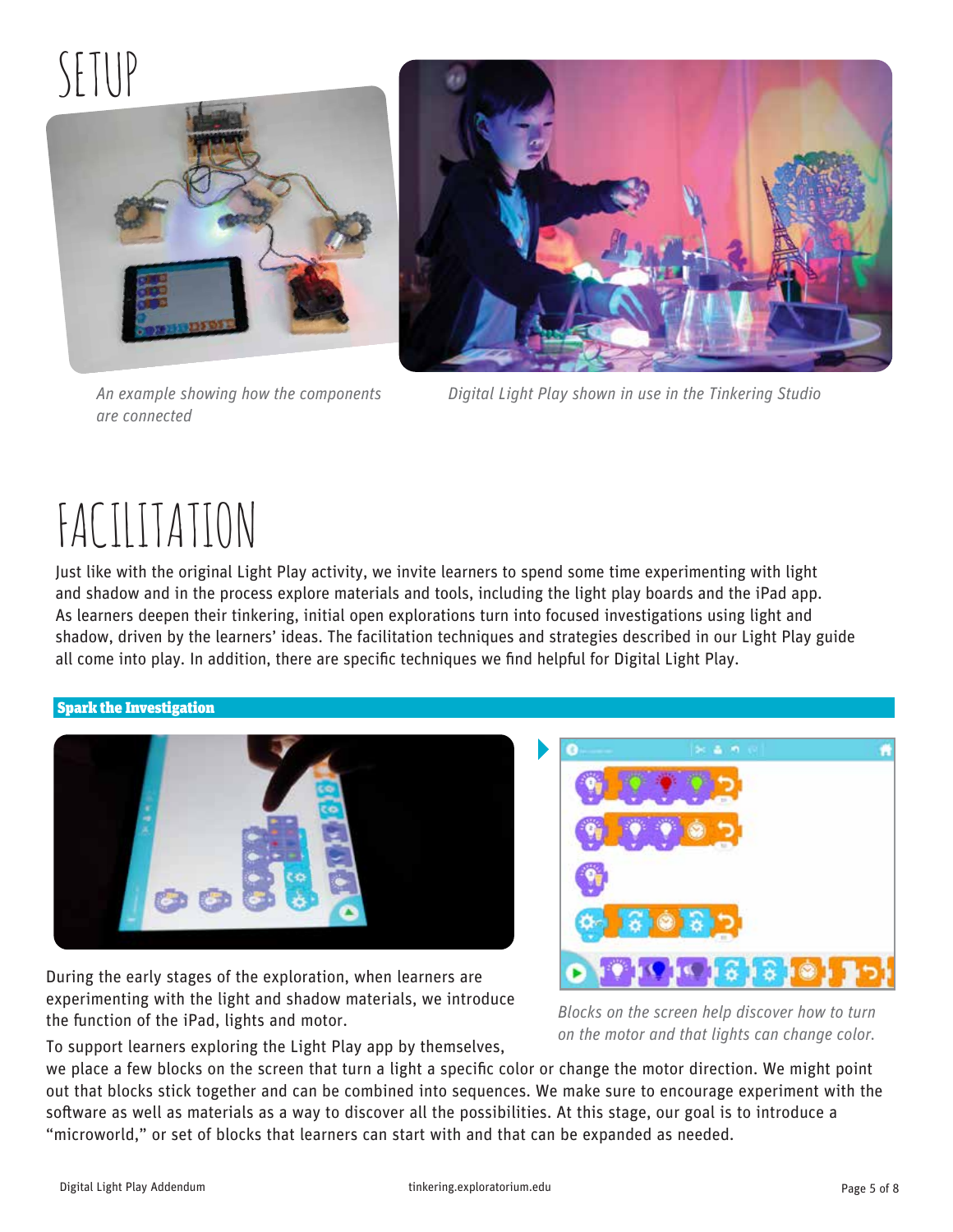#### Sustain engagement

During the course of the exploration, we like to sustain and deepen learners' interest as they follow their own ideas, this also applies to the programming aspect of the activity.

After learners have been experimenting for a while and more specific goals for their light play vignettes emerge, we often start a conversation about how their project could be fleshed out and expanded by sequencing lights and the motors.

Narrative and storytelling have been particularly rich avenues for sustaining their explorations, but we have also seen learners do careful sequencing of lights in other contexts



#### Deepen Understanding

The light play app supports beginners in their experiments with code and also provides opportunities for more advanced programming. There are code blocks that allow to create higher level constructs such as loops or nested loops which make the sequences more complex and efficient. When we facilitate we draw learners' attention to these blocks as their code becomes more complex, and introduce more advanced notions such as code efficiency and elegance.



*Transition from simple sequences (left) to creating repeating patterns with loops (right)*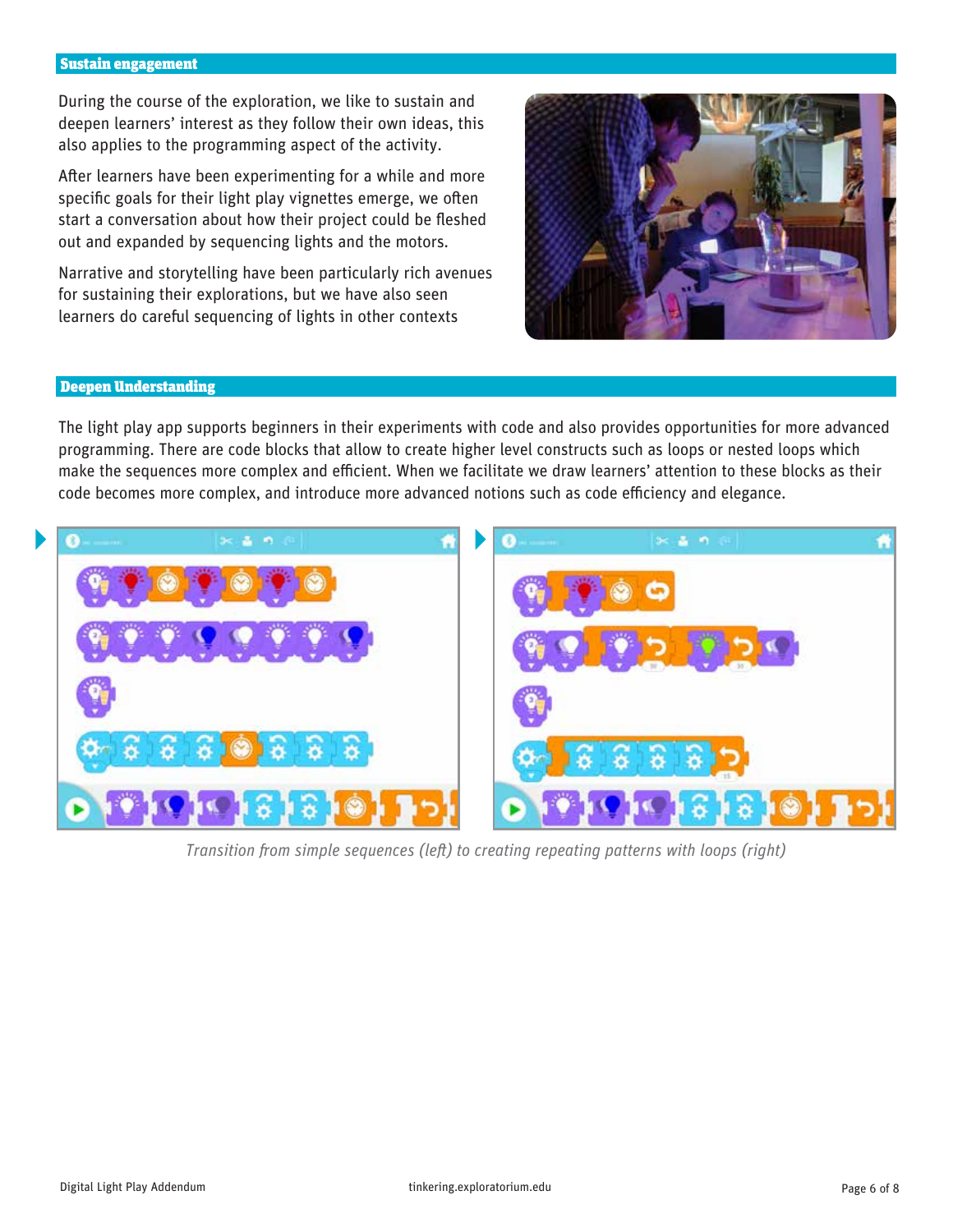# REFELECTIONS

#### Combining tinkering with the real and digital world

The Digital Lightplay activity is one of our recent experiments that involves programming and tinkering with code. Overall, we realized that getting immediate feedback in the real world when making changes to code is conducive to the type of free exploration that we value. The Scratch software is well suited for this, since changes in the code are effective immediately without the added

step of compiling the code. However, some of the blocks in our custom Light Play app are harder to discover. Some "modifier" blocks, for example, change the intensity of light or the speed of the motor, and therefore don't always result in effects that are immediately noticeable in the real world.

#### Colored vs white lights

Being able to quickly and easily change the color of the lights can become its own compelling exploration, and younger learners in particular are attracted to the beauti ful color washes that result from simply using the app as a fancy "switch" to cycle the lights through various colors. This can happen to such an extent that it becomes detrimental to a deeper engagement with the physical phenomena of light and shadow, and can become a sort of dead end that precludes developing more sophisticated ideas.

We added an optional software toggle to the app that enables a "white lights only" mode, to focus investigation on sequencing and timing on the programming side. This also encourages creating colorful lights via the physical filters and translucent objects in the real world. This provides an extra option to facilitators if they decide that narrowing the scope of the exploration would be beneficial in a particular situation.

#### Guiding learners to advanced programming

When we facilitate this activity in the Tinkering Studio, we encourage participants to adjust and move lights around to help learners discover the full range of possibilities that the digital light play set provides. We might show examples of how one light can be used as a spotlight for a certain object and another one for providing ambient background lighting. As each light gets assigned a special purpose within a light play story, programming the lights becomes more meaningful, and advanced code constructs come into play.